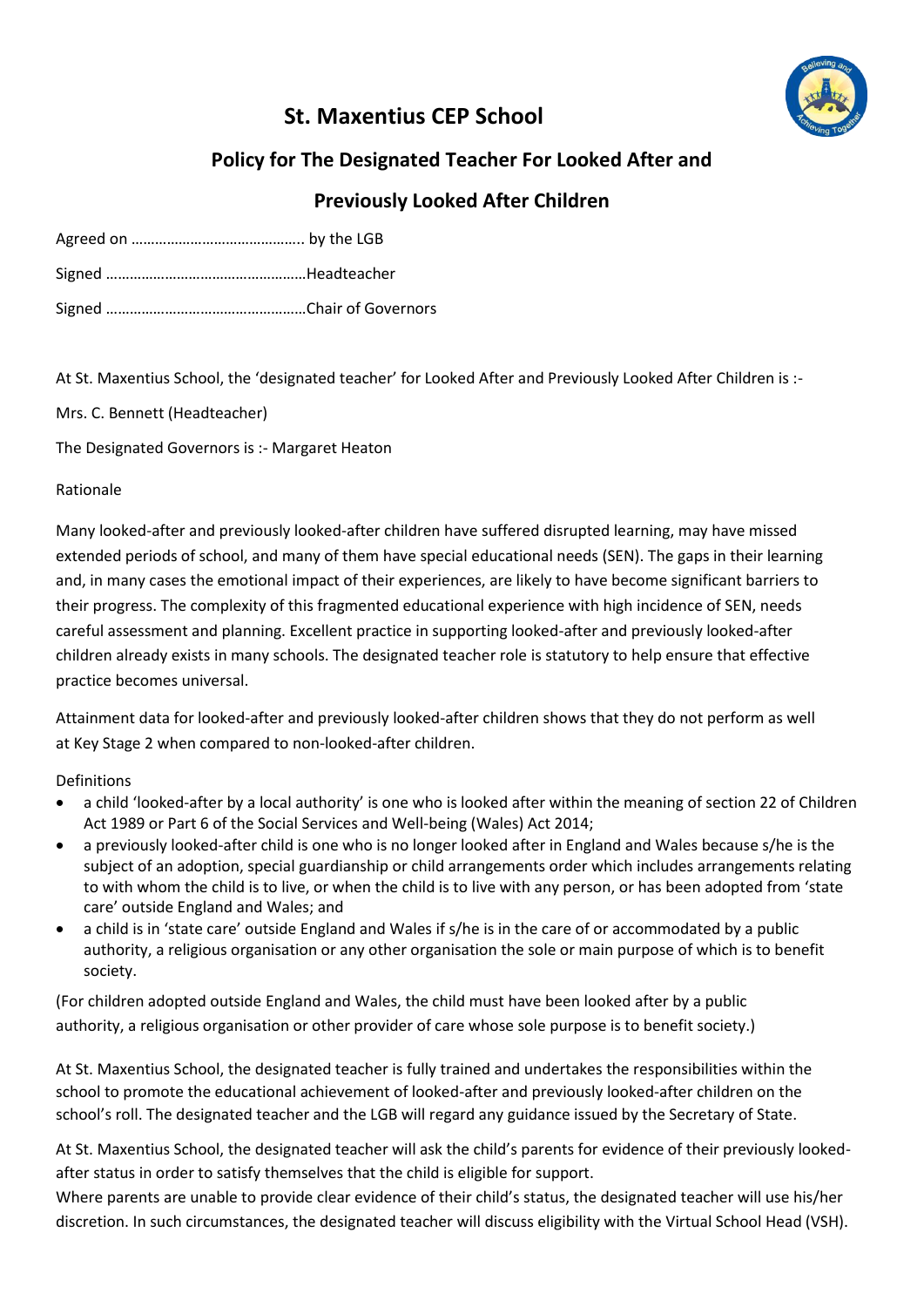At St. Maxentius School, the designated teacher will :-

- work closely with the child's foster carer (or residential care worker), social worker or, for previously lookedafter children, parents or guardian who have day-to-day responsibilities for the child. The VSH will provide more strategic support or advice and information.
- be a central point of initial contact within the school. This helps to make sure that the school plays its role to the full in making sure arrangements are joined up and minimise any disruption to a child'slearning.
- have a leadership role in promoting the educational achievement of every looked-after and previously lookedafter child on the school's roll. This involves, working with VSHs to promote the education of looked-after and previously looked-after children and promoting a whole school culture where the personalised learning needs of every looked-after and previously looked-after child matters and their personal, emotional and academic needs are prioritised.
- take lead responsibility for ensuring school staff understand the things which can affect how looked-after and previously looked- after children learn and achieve and how the whole school supports the educational achievement of these pupils. This means making sure that allstaff:
	- o have high expectations of looked-after and previously looked-after children's learning and set targets to accelerate educational progress;
	- $\circ$  be aware of the emotional, psychological and social effects of loss and separation (attachment awareness) from birth families and that some children may find it difficult to build relationships of trust with adults because of their experiences, and how this might affect the child's behaviour;
	- o understand how important it is to see looked-after and previously looked-after children as individuals rather than as a homogeneous group, not publicly treat them differently from their peers, and show sensitivity about who else knows about their looked-after or previously looked-after status;
	- o appreciate the central importance of the looked-after child's PEP in helping to create a shared understanding between teachers, carers, social workers and, most importantly, the child's own understanding of how they are being supported;
	- o have the level of understanding they need of the role of social workers, VSHs and carers, and how the function of the PEP fits into the wider care planning duties of the authority which looks after the child; and
	- $\circ$  for previously looked-after children, understand the importance of involving the child's parents or guardians in decisions affecting their child's education, and be a contact for parents or guardians who want advice or have concerns about their child's progress at school.

At St. Maxentius School, the designated teacher will contribute to the development and review of whole school policies and procedures to ensure that:

- they do not unintentionally put looked-after and previously looked-after children at a disadvantage;
- there is effective induction for looked-after and previously looked-after children starting school, new to the school and new to care;
- there are effective procedures in place to support a looked-after child's learning;
- particular account is taken of the child's needs when joining the school and of the importance of promoting an ethos of high expectations about what s/he can achieve;
- transitions to the next phase of a child's education are supported effectively to avoid children losing ground – e.g. moving schools from primary to secondary school or because of a change in placement or exclusion;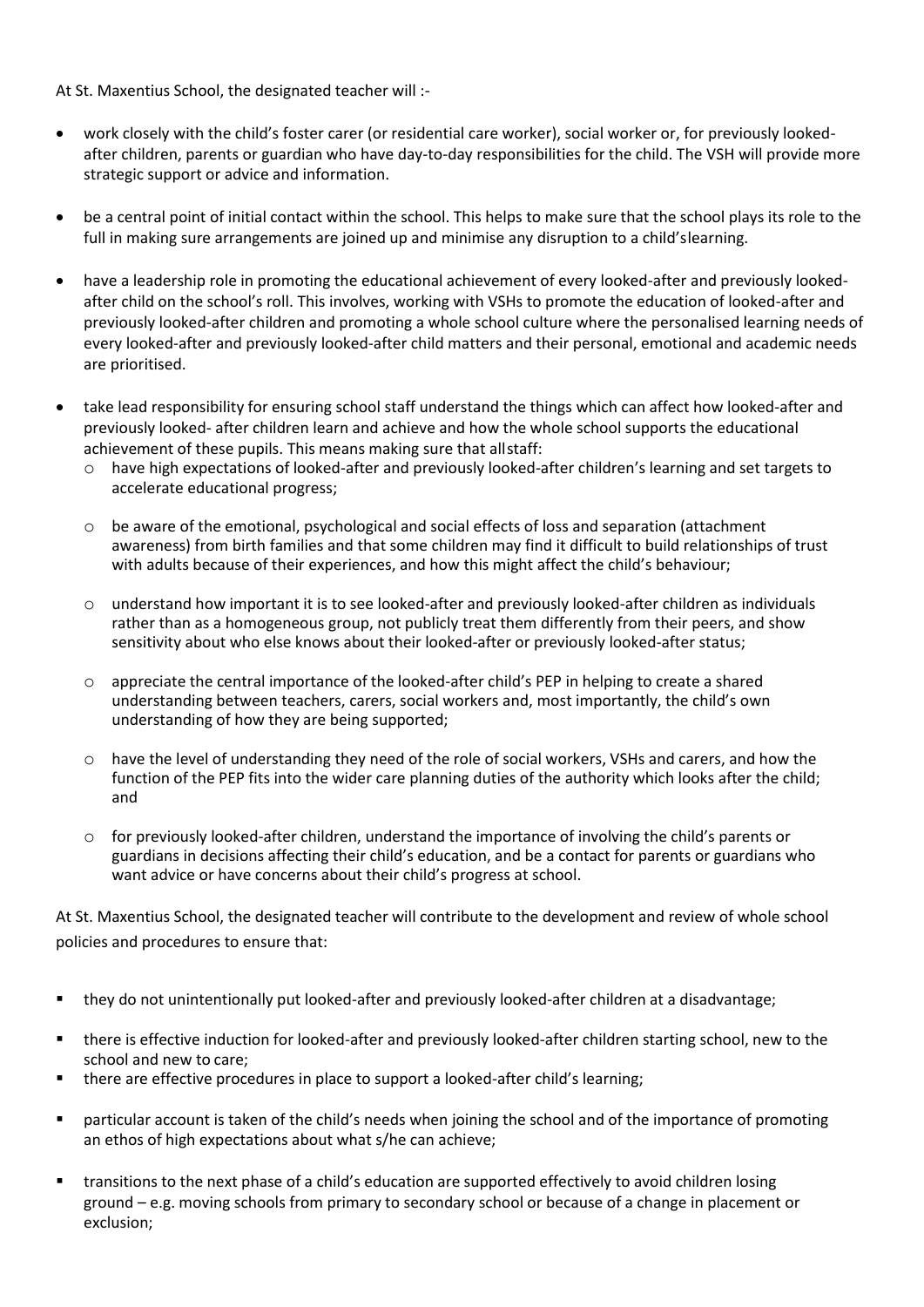- thought is given to the future, careers advice and guidance, and financial information about where appropriate further and higher education, training and employment;
- when enrolling at the school, parents and guardians of previously looked-after children are reminded that they need to inform the school if their child is eligible to attract PP+; and
- there are no barriers to looked-after children accessing the general activities and experiences the school offers to all its pupils (e.g. taking into account possible transport difficulties and the arrangements for looked-after children to attend meetings).

The designated teacher will promote a culture in which looked-after and previously looked-afterchildren;

- are able to discuss their progress and be involved in setting their own targets, have their views taken seriously, and are supported to take responsibility for their own learning;
- are prioritised in any selection of pupils who would benefit from one-to- one tuition, and that they have access to academic focused study support;
- are encouraged to participate in school activities and in decision making within the school and the care system;
- believe they can succeed and aspire to further and higher education or highly skilled jobs; and
- can discuss difficult issues (such as SEN, bullying, attendance) in a frank manner with a sympathetic and empathetic adult.
- Be a source of advice for teachers about:
	- o differentiated teaching strategies appropriate for individual pupils who are looked-after or previously looked-after children; and
	- o the use of Assessment for Learning (AfL) approaches to improve the short and medium term progress of looked-after and previously looked- after children, and help them and their teachers understand where they are in their learning (including any knowledge gaps), where they need to go, and how to get there.
- Work directly with looked-after and previously looked-after children and their carers, parents or guardians to:
	- o promote good home-school links;
	- o support progress by paying particular attention to effective communication with carers, parents or guardians;
	- o ensure carers, parents or guardians understand the potential value of one-to-one tuition and are equipped to engage with it at home;
	- o ensure carers, parents or guardians are aware of how the school teaches key skills such as reading and numeracy; and
	- o encourage high aspirations and working with the child to plan for their future success and fulfilment.
- have lead responsibility for the development and implementation of looked- after children's PEP within school in partnership with others as necessary;and
- work closely with the school's Designated Safeguarding Lead to ensure that any safeguarding concerns regarding looked-after and previously looked-after children are quickly and effectively responded to.

#### **The designated teacher's role in the PEP**

The designated teacher will :-

 work closely with other teachers (and the SENCo, if required) to identify strengths, weaknesses and any barriers to learning to form the basis for the development or the review and refinement of the PEP.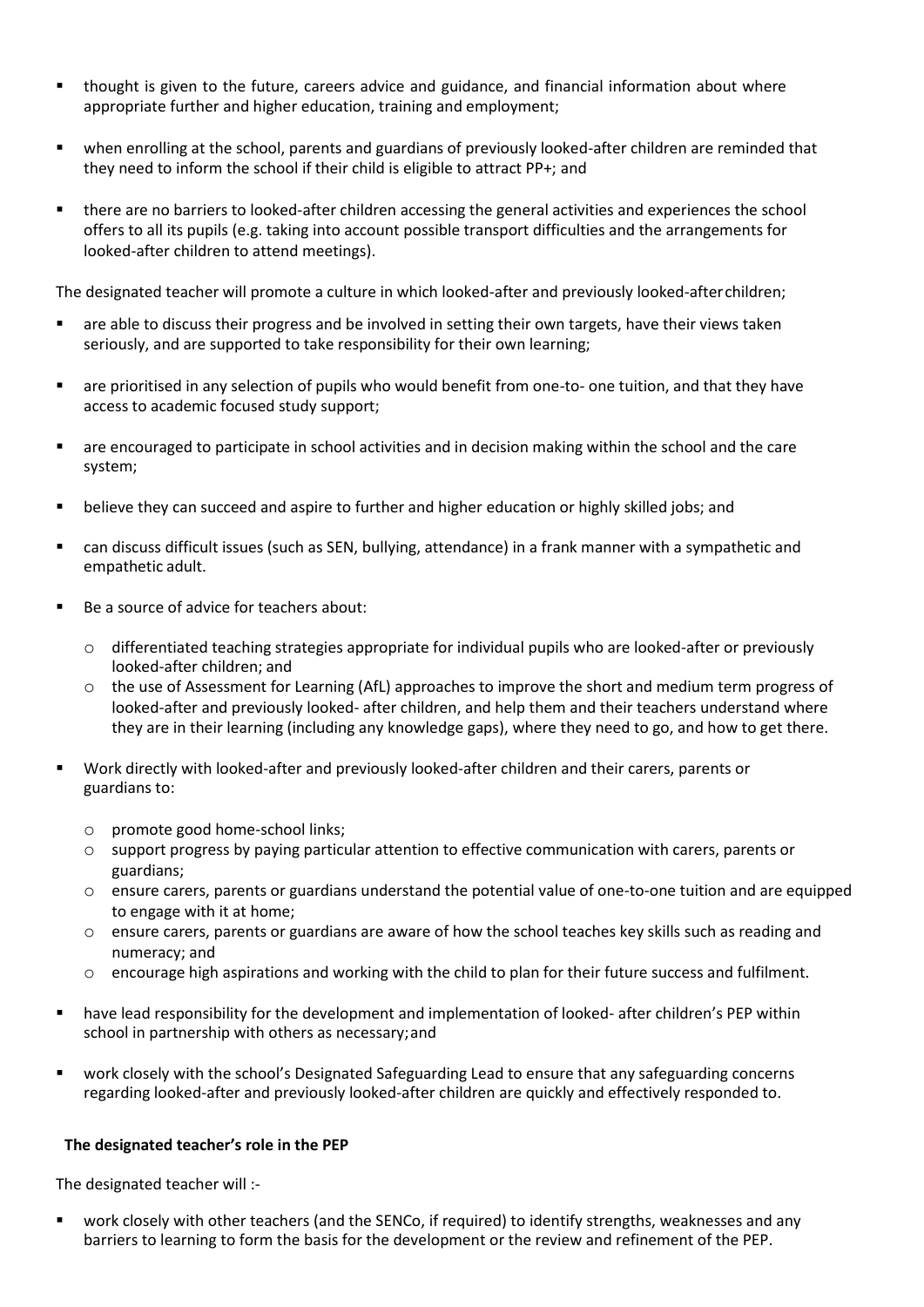- Have a key role in making sure the PEP is effective in supporting everyone to help the looked-after pupil to make good educational progress. PEPs will:
	- o identify developmental and educational needs in relation to skills, knowledge, subject areas and experiences;
	- $\circ$  set short and long-term educational attainment targets agreed in partnership with the child and the carer where appropriate;
	- o include a record of planned actions, including milestones on homework, extra tuition and study support, that the school and others will take to promote the educational achievement of the child, based on an assessment of their educational needs;
	- o include information on how the child's progress is to be rigorously monitored;
	- o record details of specific interventions and targeted support that will be used to make sure personal education targets are met, especially at the end of Key Stage 2 in relation to English and mathematics
	- o say what will happen, or is already happening, to put in place any additional support which may be required - e.g. possible action to support special educational needs involving the SENCO, educational psychologist, or local authority education services
- set out information on what will happen or is already happening to identify and support any mental health needs relevant to the child's education
- .
- set out how a child's aspiration and self-confidence is being nurtured, especially in consideration of longer-term goals towards further and higher education, work experience and career plans. High aspirations are crucial to successful planning for the future. They should focus on young person's strengths and capabilities and the outcomes they want to achieve;
- include the child's views on how they see they have progressed and what support they consider to be most effective;
- be a record of the child's academic achievements and participation in the wider activities of the school and other out of school learning activities (e.g. sporting, personal development);
- provide information which helps all who are supporting the child's educational achievement to understand what works for them, helping to substitute for the role that parents might otherwise provide; and
- have clear accountability in terms of who within the school is responsible for making the actions identified in the plan happen.

The designated teacher will have overall responsibility for leading the process of target setting for looked-after children in school, swill monitor and track how their attainment progresses, and ensure that identified actions are put in place. The designated teacher will help the school and the local authority that looks after the child to decide what arrangements work best in the development and review of the PEP.

# **Monitoring and reviewing the PEP in school**

The designated teacher will rigorously monitored and evaluated. He/she will :-

- judge whether the teaching and learning and intervention strategies being used are working to support achievement and wellbeing; and
- **EXECT** know whether the young person is likely to meet the attainment targets in their PEP.

If the young person is not on track to meet targets, the designated teacher will be instrumental in agreeing the best way forward with them in order to make progress and ensure that this is reflected in the PEP.

So that there can be an informed discussion at the statutory review of the care plan about the child's progress in school, the designated teacher will :-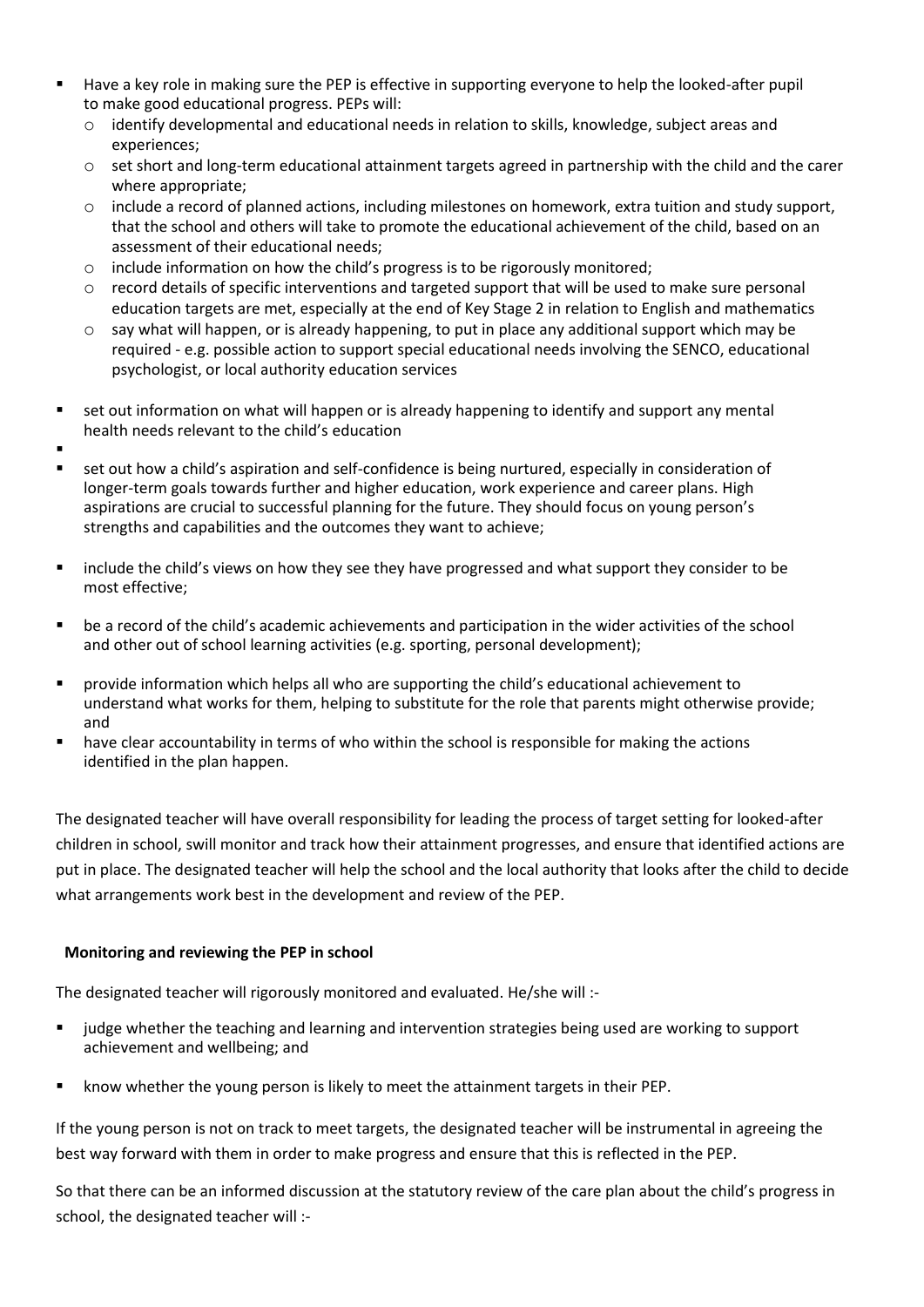- review the PEP before the statutory review of the care plan, it is up-to- date and contains any new information since the last PEP review, including whether agreed provision is being delivered;
- ensure the PEP is clear about what has or has not been taken forward, noting what resources may be required to further support the child and from where these may be sourced; and
- ensure they pass the updated PEP to the child's social worker and VSH ahead of the statutory review of the care plan.

#### T**ransfer of the official school PEP record**

The designated teacher will ensure smooth transition and make arrangements to:

- achieve speedy transfer of the looked-after child's school records to a new school;
- ensure the child's PEP is up to date;
- Ensure that the local authority responsible for looking after the child has the most recent version of the PEP.

#### **Transfer out of care**

When children cease to be looked-after, designated teacher will

- consider what is best for continuity and meeting the child's educational needs.
- maintain links with VSHs

### **Pupil Premium Plus (PP+)**

All pupil premium spending will take account of the specific needs of eligible pupils. (For both looked-after and previously looked-after children PP+ is not a personal budget for individual children. The VSH and school manage their PP+ allocation for the benefit of their cohort of looked-after or previously looked-after children and according to children's needs.)

The designated teacher will :-

 For looked-after children, work together with the VSH to agree how this funding can most effectively be used to improve looked-after children's attainment.

The designated teacher will :

- for looked-after children, liaise with the VSH so that the designated teacher can contribute to decisions about how PP+ will support improving the child's educational outcomes;
- help raise previously looked-after children's parents' and guardians' awareness of the PP+ and other support for previously looked-after children
- play a key part in decisions on how the PP+ is used to support previously looked-after children; and
- encourage parents and guardians' involvement in deciding how the PP+ is used to support their child and be the main contact for queries about its use.
- Consider how PP+ can be used to facilitate a wide range of educational support for looked- after and previously looked-after children. Interventions supported by pupil premium plus will be evidence based and in the best interests of the child.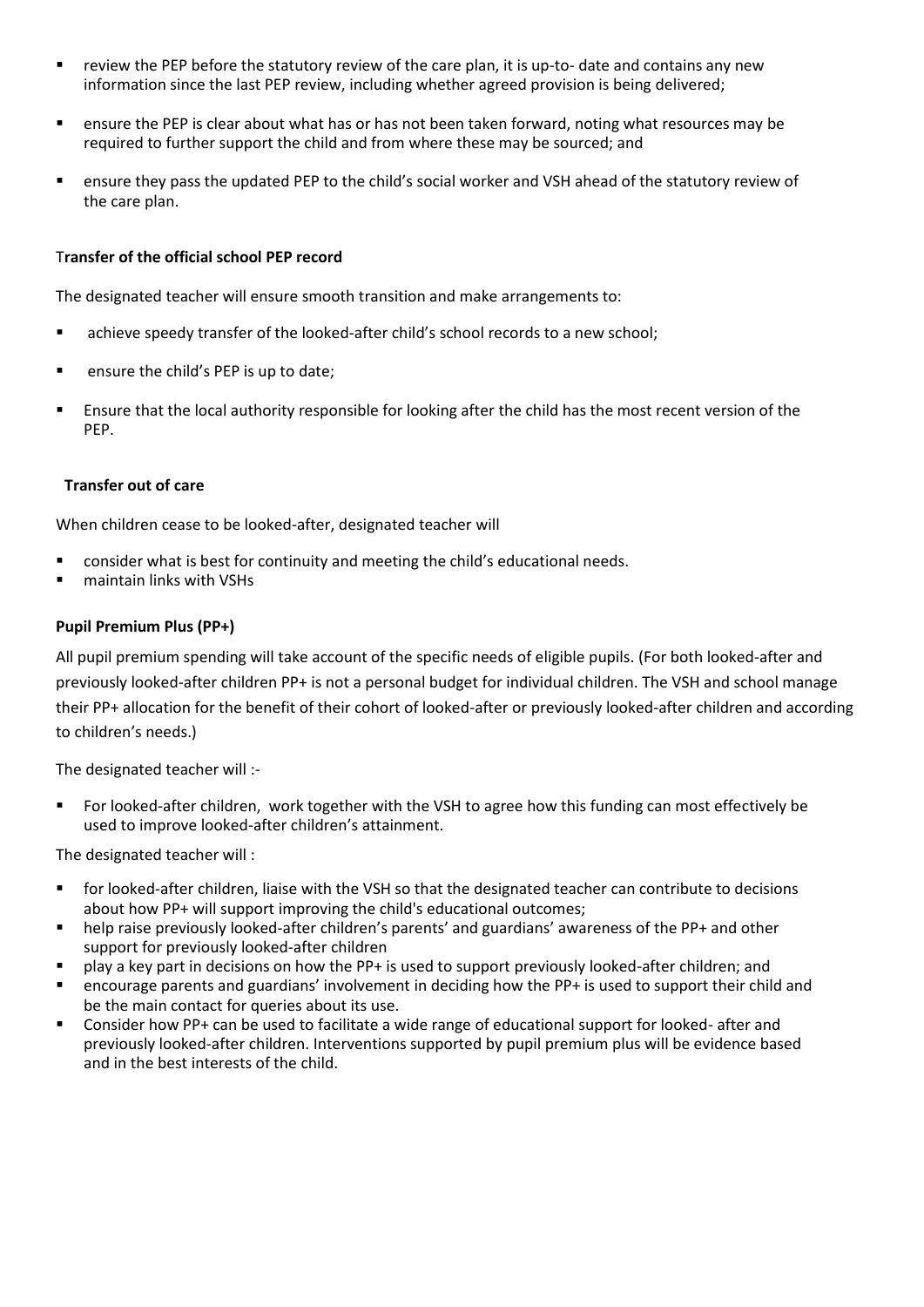#### **At St. Maxentius School, when considering the use of PP+, we consider :-**

Approaches that are:

- Individually tailored to the needs and strengths of each pupil
- Consistent: based on agreed core principles and components, but also flexible and responsive
- Based on evidence of what works
- Focussed on clear short-term goals which give opportunities for pupils to experience success
- Include regular, high quality feedback from teaching staff
- Engage parents/carers in the agreement and evaluation of arrangements for education support (e.g. via the PEP)
- Supporting pupil transition
- Raising aspirations through access to high-quality educational experiences
- Promote the young person's awareness and understanding of their own thought process (metacognition) and help to develop problem-solving strategies

Which emphasise:

- Relationship-building, both with appropriate adults and with peers
- An emotionally intelligent approach to the setting of clear behaviour boundaries
- Increasing pupil's understanding of their own emotions and identity
- Positive reinforcement
- Building self-esteem
- Relevance to the learner: relate to pupil's interests where possible - make it matter to them
- A joined-up approach involving social worker/carer/VSH and other relevant professionals
- Strong and visionary leadership on the part of both of the pupil's head teachers
- A child centred approach to assessment for learning

#### **Raising awareness and staff training**

The designated teacher will proactively build strong links with the VSH to access training and keep up to date with research and good practice.

The designated teacher will ensure that teachers have awareness and understanding of the specific needs of looked-after and previously looked-after children with regards to, among other things:

- special educational needs (including speech, language and communication needs), which the SENCO can also help support;
- attendance and exclusions;
- homework;
- understanding and managing any challenging behaviour;
- promoting positive educational and recreational activities, and supporting looked-after and previously looked-after children to be aspirational for their future education;
- understanding the link between emotional wellbeing and being able to make educational progress; and

The designated teachers' work with previously looked-after children will reflect that their role for previously looked-after children is different to that for looked-after children, as the local authority is no longer their corporate parent.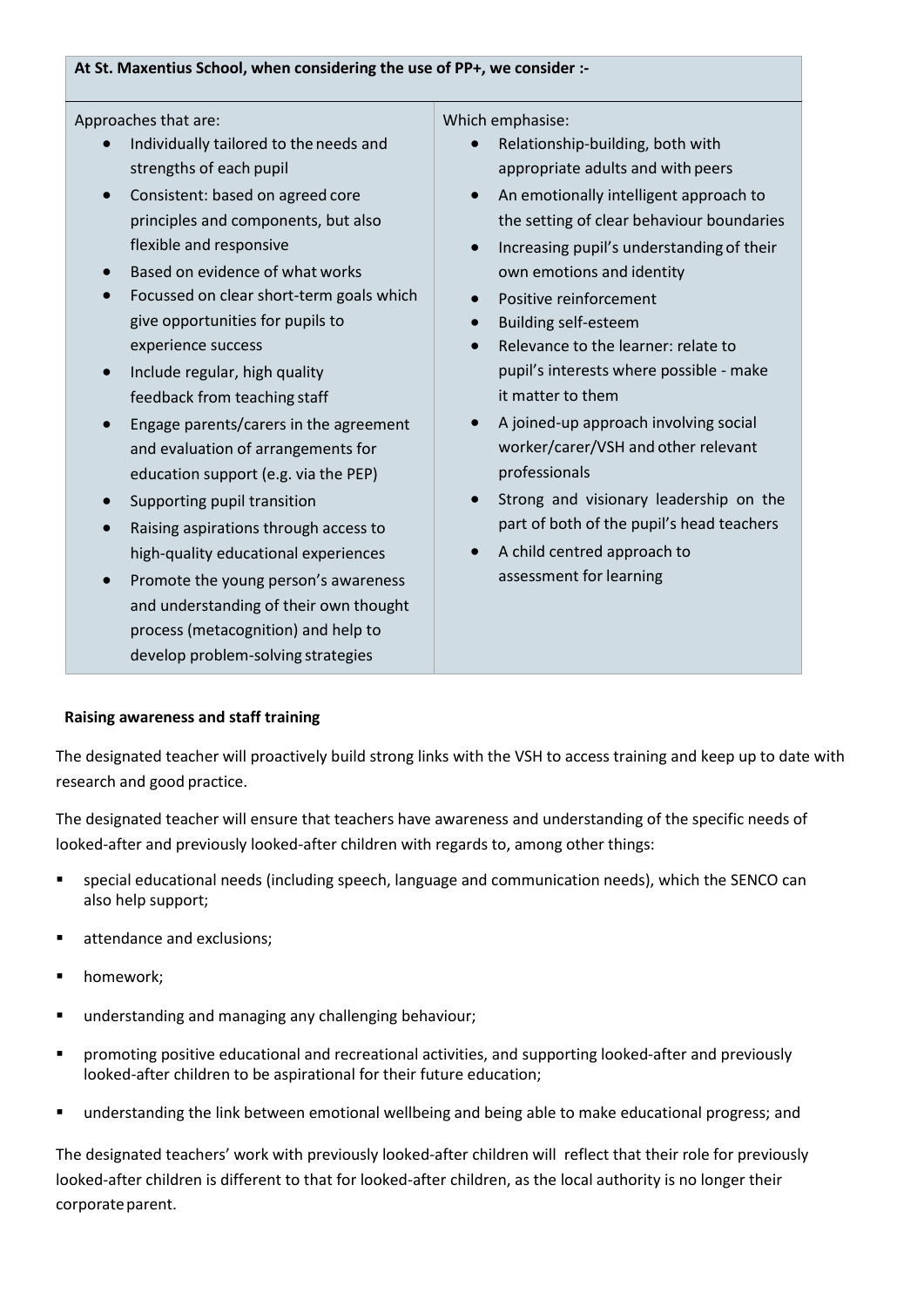# **Special educational needs (SEN)**

Looked-after children and previously looked-after children are significantly more likely to have SEN than their peers. Of those with SEN, a significant proportion will have Education, Health and Care Plans (EHC plans).

In respect of looked-after children, the designated teacher will ensure that:

- the special educational needs and disability (SEND) code of practice 0 to 25 years, as it relates to lookedafter children, is followed; and
- children's PEPs work in harmony with their EHC plan to, coherently and comprehensively, set out how their needs are being met. Care will be taken not to duplicate information already in a child's care plan or PEP. Equally, the child's care plan, including PEP, will feed into the care assessment section of the EHC plan.
- with the help of the VSH, ensure that they have the skills to identify signs of potential SEN issues, and access further assessment and support where necessary, making full use of the SENCO and local authority support team where applicable

# **Mental Health**

Looked-after children and previously looked-after children are more likely to experience the challenge of social, emotional and mental health issues than their peers. For example, they may struggle with executive functioning skills, forming trusting relationships, social skills, managing strong feelings (e.g. shame, sadness, anxiety and anger), sensory processing difficulties, foetal alcohol syndrome and coping with transitions and change. This can impact on their behaviour and education.

The designated has an important role in ensuring they and other school staff can identify signs of potential issues and understand where the school can draw on specialist services, such as CAMHS and educational psychologists. The designated teacher will work with them, and the VSH to ensure that they, and other school staff, have the skills to:

- identify signs of potential mental health issues, and know how to access further assessment and support where necessary, making full use of the SENCO and local authority support team where applicable; and
- understand the impact trauma, attachment disorder and other mental health issues can have on lookedafter and previously looked-after children and their ability to engage in learning. It is also important that the designated teacher, officer with responsibility for links with mental health services, where the school has one, and other school staff are aware that these issues will continue to affect previously looked-after children, and that the school will need to continue to respond appropriately to their needs.

The designated teacher will put in place robust arrangements to complete their element of SDQs and engage with the relevant VSH. The designated teacher will use the results of the SDQ to help inform the child's PEP.

For previously looked-after children, the designated teacher will work with senior leaders in the school and parents and carers to put in place mechanisms for understanding the emotional and behavioural needs of this group of children. The SDQ will be applied to previously looked-after children and their parents where the child's parents or guardian supports its use.

# **Relationships beyond the school**

The designated teacher will proactively engage with partners to enable their school to respond effectively to looked-after and previously looked- after children's needs.

The designated teacher will discuss with the child's social worker how the school should engage with birth parents, and ensure the school is clear about who has parental responsibility and what information can be shared with whom.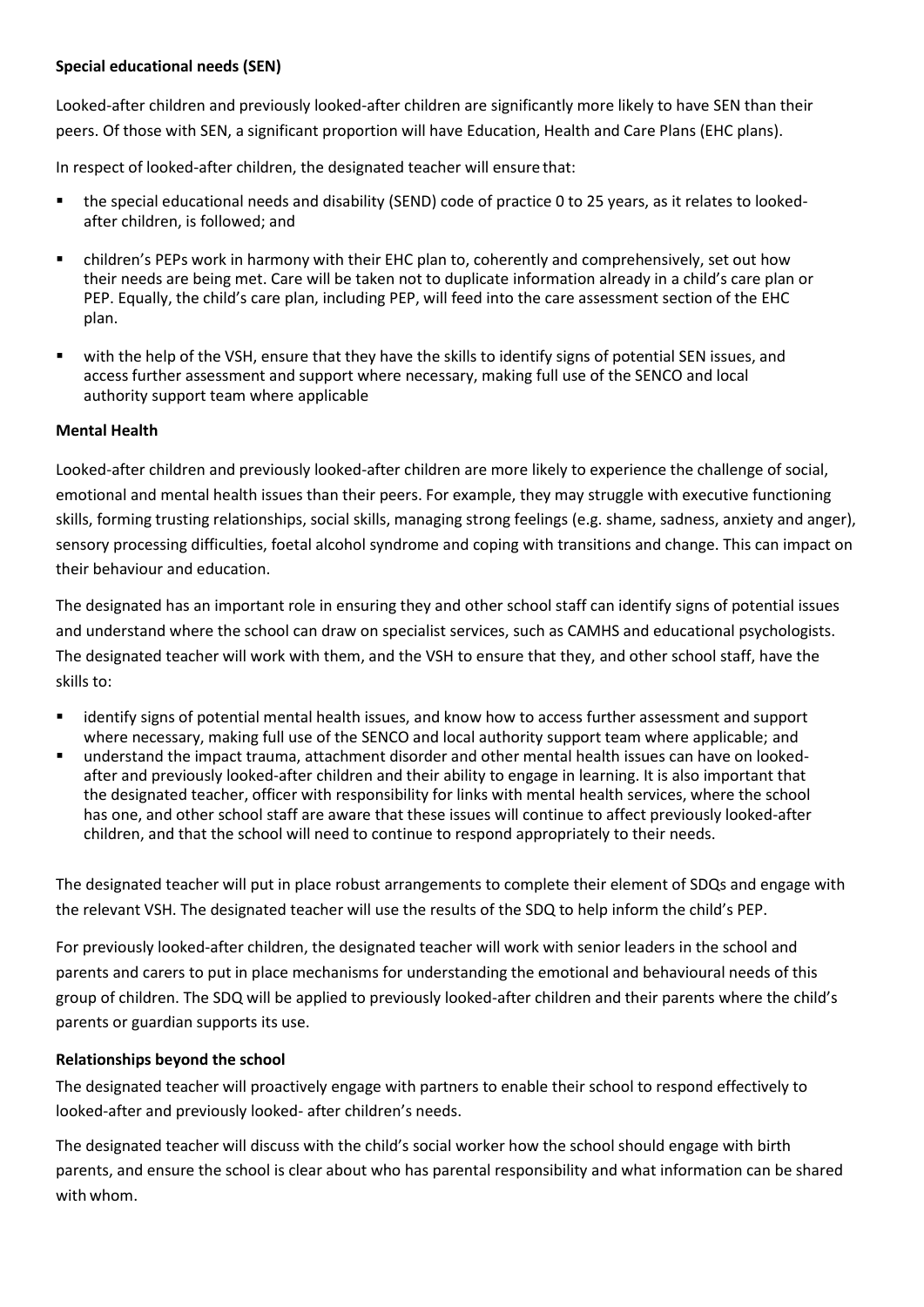The designated teacher will get to know those who have parental responsibility and encourage them to be actively involved in their child's education. He /she be open and accessible so that those with parental responsibility feel able to approach the designated teacher to discuss the support needs of their child.

## **Working with local authorities**

The designated teacher will consider what arrangements the school should make to facilitate effective cooperation with other professionals, in particular the VSH and SEND department in the authority. The designated teacher will be proactive in building these relationships.

The designated teacher will consider how the school works with others outside of the school to maximise the stability of education for looked-after children. In particular, he/she will:

- find ways of making sure that the latest information about educational progress, primarily through the PEP, is available to contribute to the statutory review process of the care plan;
- ensure mechanisms are in place to identify and inform VSHs where looked- after children are absent without authorisation and work with the responsible authority to take appropriate action to safeguard the child;
- talk to the child's social worker and/or others in the local authority, such as the VSH or other local authority officer, regarding any decision about changes in care placements which will disrupt a child's education or training;
- **P** provide advice in such cases about the likely impact of disrupting the child's education and what the local authority should do in order to minimise the disruption if a move in educational placement cannot be avoided; and
- make sure that if a looked-after child moves school the designated teacher at the new school is provided with any information they need to help the transition process.

For previously looked-after children, the designated teacher may seek the advice of the VSH about meeting the needs of individual children with the agreement of the child's parents or guardians.

#### **Working with carers and parents**

The designated teacher will work closely with a looked-after child's carer as this makes a big difference to how they are able to provide effective supportfor the child.

Carers will be encouraged to take an active role in participation in PEP planning.

The designated teacher will make sure that:

- there is an agreed process in place for how the school works in partnership with the child's carer and other professionals, such as the child's social worker, in order to review and develop the child's educational progress and how each person will contribute to driving up the child's educational achievement;
- school policies in relation to, for example, home-school agreements, time- keeping and attendance, and homework diaries and parents' evenings are communicated to carers and social workers and, where appropriate, birth parents, so that looked-after children are not disadvantaged; and
- the child's teachers know the most appropriate person to contact when necessary. For example, in some cases authority to sign permission slips for school trips will be delegated to the carer by the social worker but for some children permission will be needed from the child's social worker.

For previously looked-after children, the designated teacher will work closely with their parents and guardians as they will understand their child's needs better than anyone else. The designated teacher will make themselves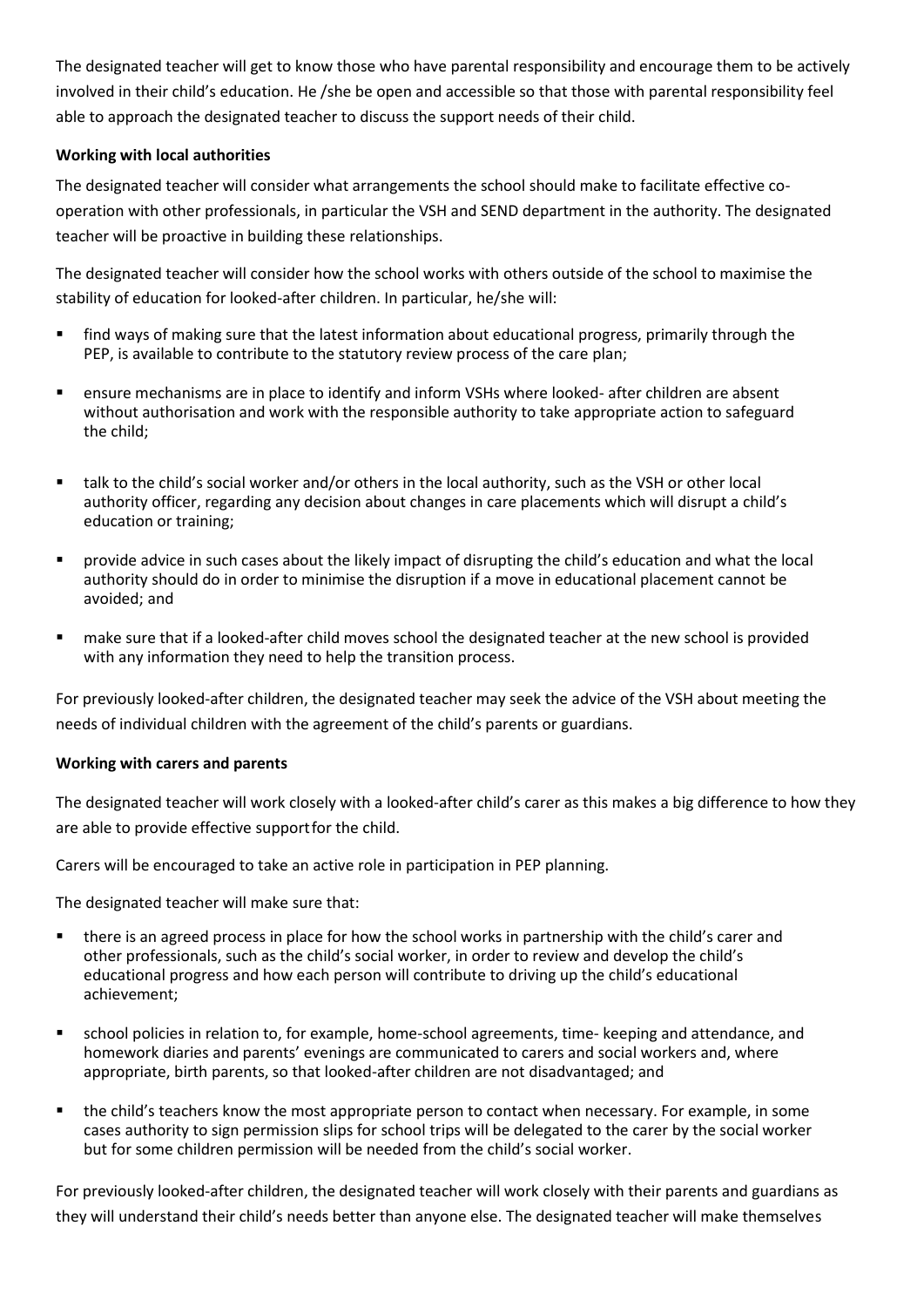known to parents and guardians as someone they can talk to about issues affecting their child's education. They will be encouraged to participate in discussions about their child's support needs and strategies to meet identified needs, including how PP+ should be used to support their child. The views and wishes of parents and guardians will be respected at all times.

## **Exclusions**

Where a looked-after child is at risk of either fixed term or permanent exclusion, the designated teacher will contact the relevant authority's VSH as soon as possible so they can help the school decide how to support the child to improve their behaviour and avoid exclusion becoming necessary.

Where a child is at risk of a fixed-term or permanent exclusion, the designated teacher, working with the VSH and the child's carers, will considerwhat additional assessment and support needs to be put in place to address the causes of the child's behaviour and prevent the need for exclusion.

When a child leaves care, the school will look to support the child to improve their behaviour to avoid exclusion becoming necessary. Where a previously looked-after child is at risk of exclusion, the designated teacher will talk to the child's parents or guardians before seeking the advice of the VSH on avoiding exclusion.

# **The role of the governing body**

The governing body will ensure that

- the designated teacher has appropriate seniority and professional experience to provide leadership, training, information, challenge and advice to others that will influence decisions about the teaching and learning needs of looked-after and previously looked-after children?
- the designated teacher has appropriate seniority and skills to work with the school's senior leadership and governing body to help ensure school policies and approaches appropriately reflect the needs of looked-after and previously looked-after children and act as a champion for them?
- the designated teacher has training opportunities, including time away from timetable commitments, to acquire and keep up-to-date the necessary skills, knowledge and understanding to respond to the specific teaching and learning needs of looked-after and previously looked-after children, including a good knowledge of SEN?
- the designated teacher role contributes to the deeper understanding of everyone in the school who is likely to be involved in supporting looked-after and previously looked-after children to achieve?
- resource implications are considered
- the designated teacher has a support network which he/she can call on within and outside the school such as SENCOs, health and mental health support?
- monitoring arrangements are appropriate to ensure that the role of the designated teacher is providing appropriate support for looked-after and previously looked-after children on the school roll?
- there are no unintended barriers to the admission of looked-after and previously looked-after children either at normal transition or any other point of the school year;
- whether there are any issues arising as a result of the number of looked-after and previously looked-after children on roll at the school and the number of local authorities which are involved;
- whether looked-after and previously looked-after children have made the expected or better levels of progress over the past twelve months in line with their peers (i.e. educational, social and emotional progress);
- whether the pattern of attendance and exclusions for looked-after and previously looked-after children is different to that of other children at the school;
- for looked-after children, whether the school's policies are sensitive to their needs, e.g. in accessing out